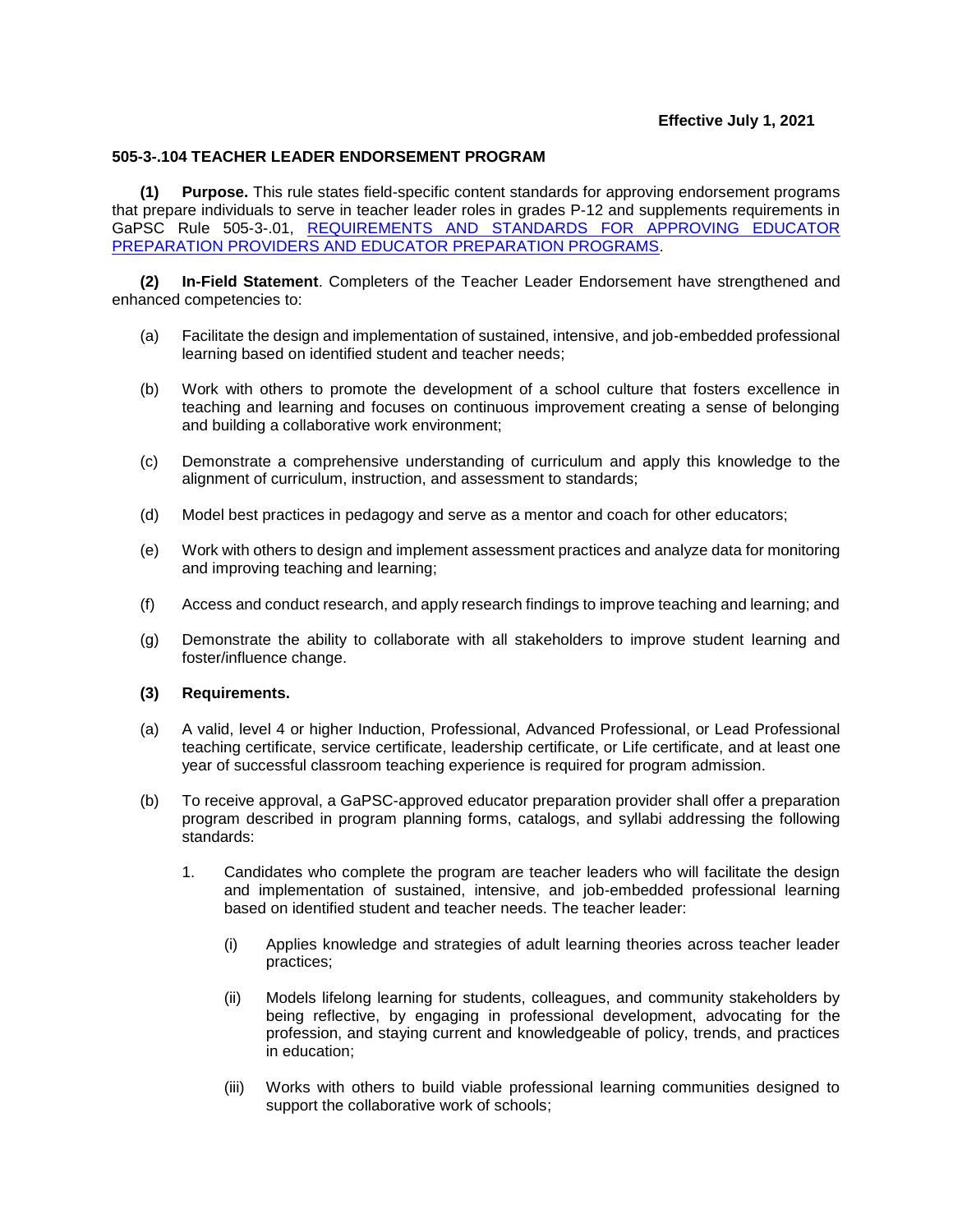- (iv) Diagnoses staff needs, works with administrators to implement strategies to address needs, and provides ongoing support;
- (v) Advances the professional skills of colleagues by demonstrating and applying expertise in observational skills and in providing quality feedback in order to support reflective practice;
- (vi) Stays current with research on the organizational conditions and features of professional learning which are necessary for designing and implementing on-going professional learning experiences that are based on identified teacher and student needs;
- (vii) Involves colleagues in development and implementation of a coherent professional learning plan based on school goals;
- (viii) Teaches and models changes in teacher practices that are necessary for improvement in student learning;
- (ix) Applies the knowledge and skills of effective mentoring and coaching to provide support for teacher learning and practice;
- (x) Continually assesses the effectiveness of professional learning activities and makes adjustments as needed; and
- (xi) Designs professional development aligned to state and national professional learning standards.
- 2. Candidates who complete the program are teacher leaders who work with others to promote the development of a school culture that fosters excellence in teaching and learning and focuses on continuous improvement, creating a sense of belonging, and building a collaborative work environment. The teacher leader:
	- (i) Works with others to create an environment where colleagues and students take learning risks, where fear of initial failure is minimized and mistakes are openly discussed;
	- (ii) Uses effective conflict management, team building, and consensus-building skills in a variety of contexts to build a culture of collaboration, equity, trust and high expectations;
	- (iii) Works with others to create an environment that encourages needed change using a research-based change model;
	- (iv) Leads analysis of the school's culture and builds understanding of the impact of organizational culture in teaching and learning;
	- (v) Engages colleagues in creating a culture supportive of a collaborative learning community that embraces a shared vision of mission and desired results;
	- (vi) Considers the ethical and legal implications of decisions made individually and collectively;
	- (vii) Is informed on emerging trends and initiatives, and as a result helps the school or school district refine, redefine, or sharpen its vision;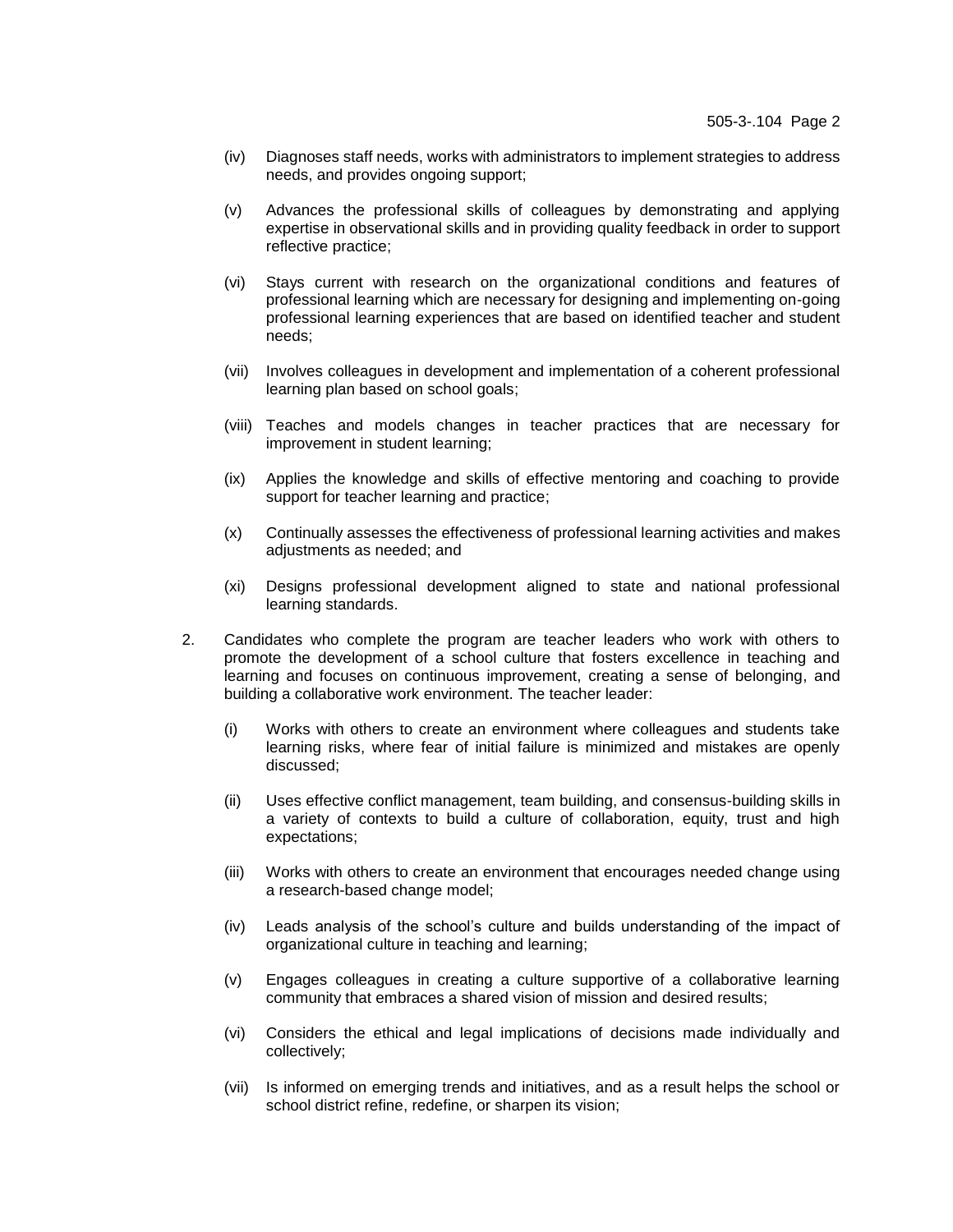- (viii) Facilitates the development of an interdependent culture of improvement and accountability grounded in the belief that collective responsibility and commitment to the team are fundamental to the school's success;
- (ix) Clarifies issues to sharpen the focus on the elements of student, adult, and organizational learning that are most important to the school's success; and
- (x) Works with others to build a culture that personalizes the work and learning of colleagues and students.
- 3. Candidates who complete the program are teacher leaders who demonstrate a comprehensive understanding of curriculum and apply this knowledge to the alignment of curriculum, instruction, and assessment to standards. The teacher leader:
	- (i) Possess an in-depth knowledge of his/her discipline, and is knowledgeable about the structure of the curriculum;
	- (ii) Understands how the program of studies from various disciplines and grade levels are related and sequenced in order to design and deliver meaningful and relevant professional learning and instructional strategies;
	- (iii) Uses a variety of processes to engage and focus teachers in cooperative planning to improve teaching and learning;
	- (iv) Uses protocols such as Standards in Practice to audit curriculum and classroom work to assure high expectations for all students;
	- (v) Demonstrates deep understanding of the curriculum and is able to use a variety of protocols and organizing frameworks to engage in discussions about what students should know, understand, and do in each instructional unit based on those standards;
	- (vi) Identifies content specific resources that are important in the curriculum implementation process; and
	- (vii) Leads others in prioritizing, mapping, and monitoring the implementation of the curriculum.
- 4. Candidates who complete the program are teacher leaders who model best practices in pedagogy and serve as a mentor and coach for other educators. The teacher leader:
	- (i) Models and articulates exemplary instructional practices and strategies based on current research;
	- (ii) Models the effective application of curriculum standards, instructional choices, and student learning monitoring;
	- (iii) Guides and assists teachers in designing and planning quality and meaningful student work and learning experiences;
	- (iv) Assists teachers in developing higher order questions that promote thoughtful discourse and critical thinking in the classroom;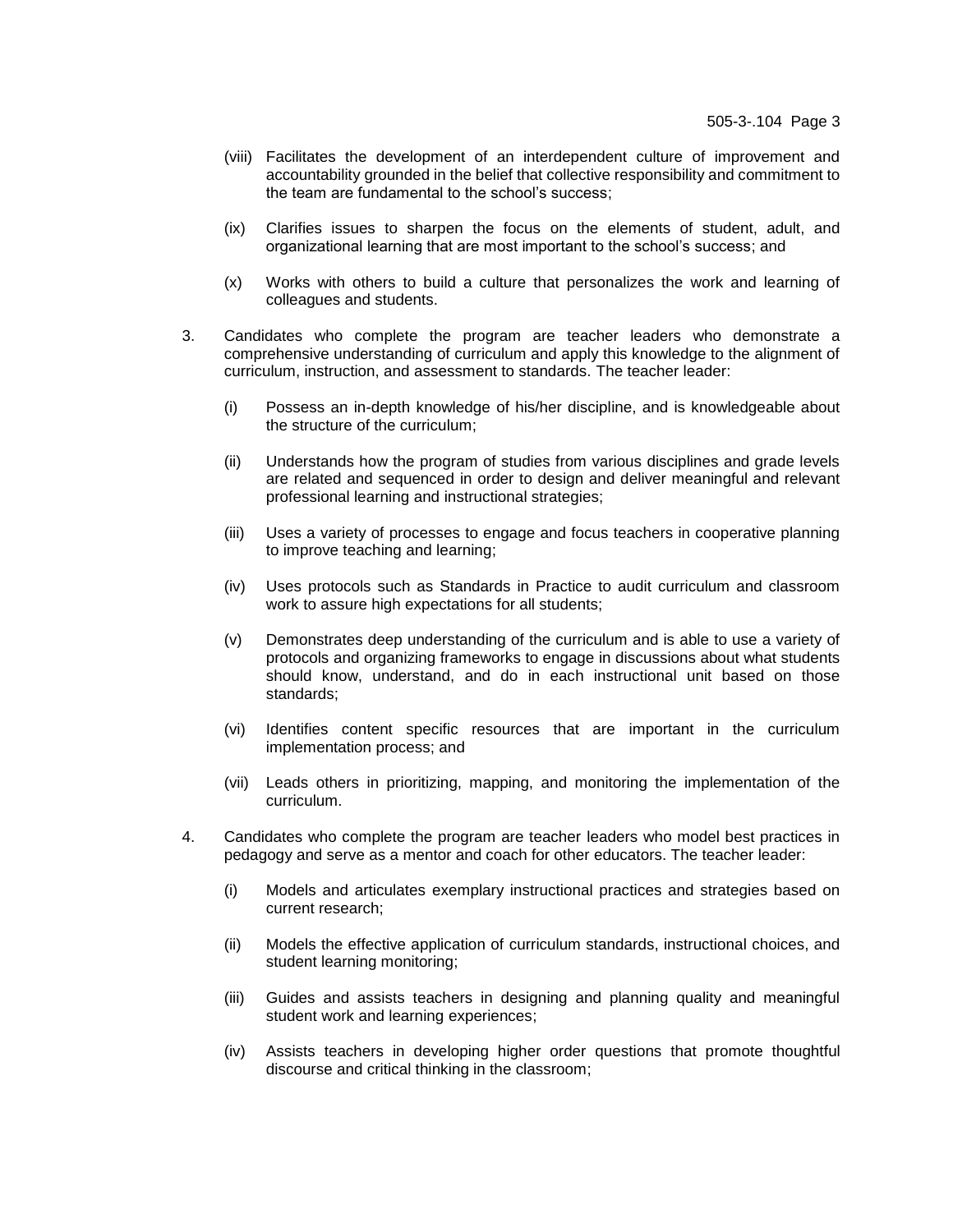- (v) Guides teachers in the in-depth understanding of lesson planning and delivery of content in clear and meaningful ways; and
- (vi) Integrates technology to support classroom instruction and student learning.
- 5. Candidates who complete the program are teacher leaders who work with others to design and implement assessment practices and analyze data for monitoring and improving teaching and learning. The teacher leader:
	- (i) Guides teachers in the selection of appropriate assessment instruments and practical assessment strategies to improve instruction and monitor student learning;
	- (ii) Assists teachers in identifying resources and providing appropriate support services for specific student needs;
	- (iii) Assists teachers in using formative and summative data to assess student progress toward and attainment of expected outcomes;
	- (iv) Facilitates teachers in the collection, analysis, use, and interpretation of varied assessment data;
	- (v) Facilitates the use of multiple sources of evidence to monitor and evaluate teaching and learning; and
	- (vi) Uses technology and research to demonstrate the correct use of assessment instruments and appropriate tools and techniques of data analysis.
- 6. Candidates who complete the program are teacher leaders who access and conduct research, and apply research findings to improve teaching and learning. The teacher leader:
	- (i) Guides colleagues to relevant research to find the appropriate method and solutions to instructional problems and challenges;
	- (ii) Conducts and engages others in action research to improve educational outcomes and to help address critical educational issues;
	- (iii) Follows ethical procedures when conducting research;
	- (iv) Reads and stays informed of current educational research, trends, and innovations; and shares current research with the school community;
	- (v) Analyzes numerous and various forms of research before making decisions; and
	- $(vi)$  -Initiates new or different ideas and approaches based on informed decisionmaking.
- 7. Candidates who complete the program are teacher leaders who demonstrate the ability to collaborate with all stakeholders to improve student learning and foster/influence change. The teacher leader:
	- (i) Facilitates group processes and builds alliances necessary for school improvement;